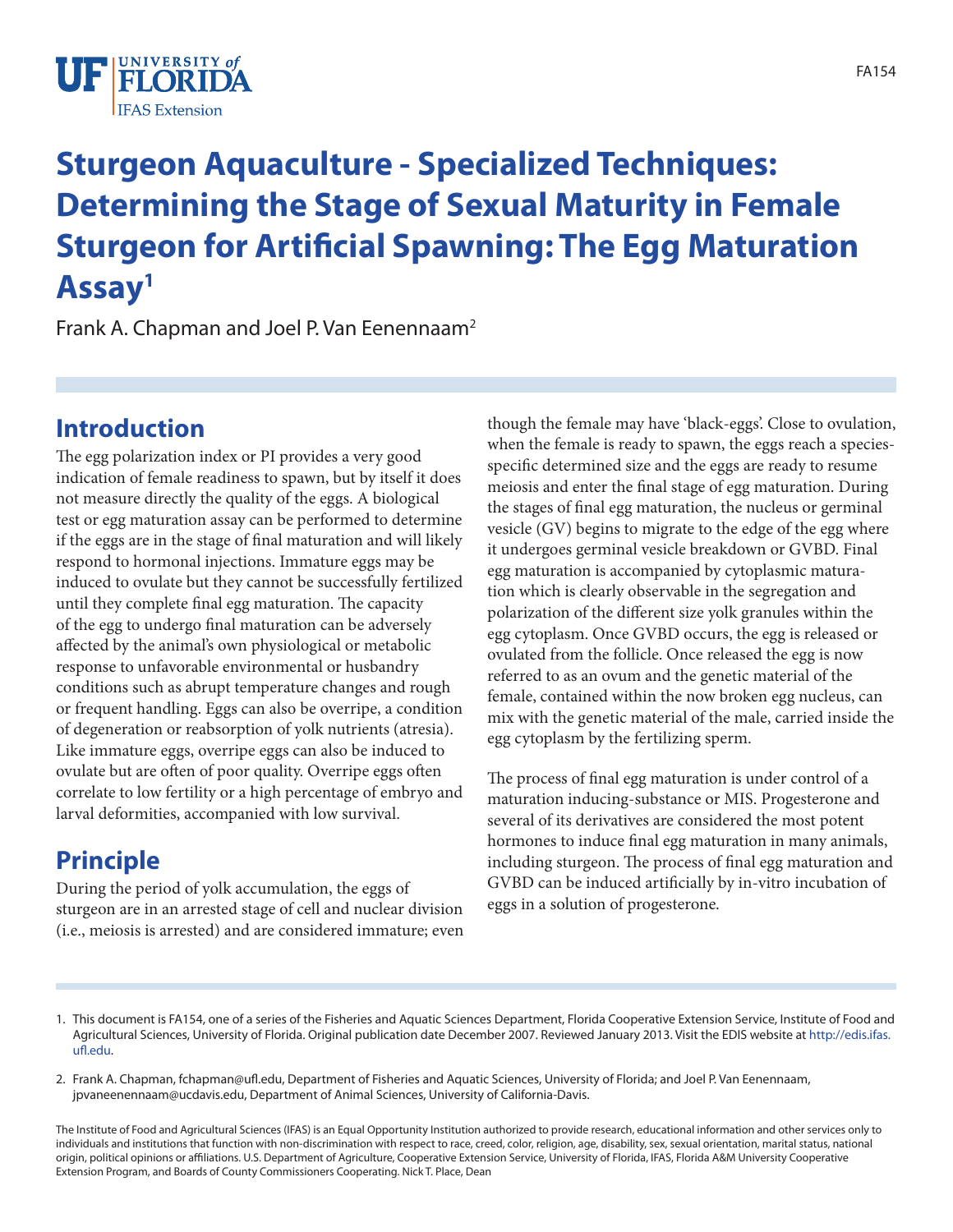Spawning success and viability of the eggs are primarily influenced by the size of the egg, PI, and stage of egg maturation. A sample of eggs of the right size (i.e., speciesspecific determined egg diameter), a low PI (less than 0.10), with distinct yolk polarization, and 100% GVBD can be reliable indicators of a female sturgeon's readiness to spawn and the viability of her eggs.

## **Materials**

- For fish handling: tube-net, stretcher and sawhorses, freshwater source.
- For gonad biopsy: surgical gloves, catheter of flexible tubing at least 4 mm ID or modified trocar, #3 scalpel handle and #10 or #15 blades, Adson-Brown tissue forceps 7x7 teeth, Olsen-Hegar needle holder scissors combination, absorbable sutures (e.g., Vicryl-polyglactin 910, size 0 or 1 with OS-6 or 4 cutting needle; PDS II-polydioxanone, size 1 with CP-1 cutting needle), 1% iodine solution, sterile wipes, alcohol or iodine for cleaning/sterilizing instruments in between samplings, and a small "sharps" container for the used blades and suture needles.
- For the egg samples: 25 mL plastic vials with caps or 50 mL centrifuge tubes or tissue culture flasks, culture medium (e.g., Ringer solution or Leibovitz L-15, in 1 L plastic bottles), two holding coolers with gel paks or wet ice, to maintain medium and to transport the containers of eggs at 14-18 °C, balance (or access to one) and accessories to weigh chemicals (NaCl 6.5 g, NaHCO<sub>3</sub> 2 g, CaCl<sub>2</sub> 300 mg, and KCl 250 mg) to make Ringer solution when added to 1 L of distilled or de-ionized water.
- For the progesterone hormone assay: disposable plastic transfer pipettes (to handle/transfer eggs), 30 mL glass beakers, tissue culture plate/vessel (e.g., 4 multi-well, or petri dishes single or with 3 partitions, or 100 mL beakers or 125 mL Erlenmeyer or 150 mL fleaker flasks), progesterone hormone stock solution of 2 mg progesterone/1 mL ETOH: weigh 10 mg progesterone (Sigma P-8783) and dissolve in 5 mL ethanol/ethyl alcohol (absolute or 95%); or use water-soluble progesterone (Sigma P-7556, that contains approx. 7 mg of progesterone in 100 mg of powder chemical). Weigh 20 mg of water-soluble progesterone and dissolve in 1.4 mL distilled water for a stock solution of 1 mg watersoluble progesterone in water. The alcohol solution can be stored for several weeks.
- For assay analysis: disposable plastic transfer pipettes (to handle/transfer eggs), 20 mL glass beakers, boiling stones, aluminum foil, hot plate, oven mitts, timer, 25 mL plastic vials with caps, 10% formalin fixative (9 parts water: 1 part formaldehyde), tools to handle and cut the eggs: delicate Adson-Brown forceps, double-edge razor blades (these are the thinnest), cutting surface (e.g., Petri dish bottom), ice tray/ bucket, illuminated desk magnifier or dissecting/stereo/ macro-scope.
- • Miscellaneous: data sheets or notebook, pens/pencils, general-purpose gloves, wipes, and paper towels.

## **Protocol**

Females are sampled during their expected month of spawning (see [Sturgeon Aquaculture: Specialized Tech](FA153)[niques: The Egg Polarization Index or PI](FA153), for procedures). Sampled eggs are analyzed for PI and also tested for their capacity to undergo GVBD in the presence of progesterone. The in-vitro egg maturation assay is conducted in a modified Ringer solution or L-15 at 16 °C for at least 16 hours. Fifteen to twenty eggs are incubated in a solution containing 5 µg/mL progesterone and without (controls). After incubation, the eggs are boiled, chilled on wet ice, stored in 10% buffered formalin, bisected, and examined for GVBD.

- 1.Add 20 mL of Ringer solution to each clean egg incubation vessel , or adjust the volume (2x, 3x, etc) depending on the size of the incubation vessel (the eggs need to be covered with solution). Set up two containers for each female (control and progesterone). Label them C (control) or P (progesterone), and include the brood fish identification number, if you are setting up assays for several different females at one time.
- 2.Transfer 15-20 eggs into another clean container (e.g., small beaker or dish), using a clean (unused) disposable plastic pipette. Carefully remove all solution that was also transferred to the beaker, by pouring it off or pipeting it out. Then pipette into the beaker, about 5 mL of Ringer's from the dish or flask the eggs will go into, gently swirl the beaker and pour the eggs and media back into that container (this is an important step to maintain the correct volume of Ringer solution in each dish, well or flask).
- 3.Add either 50 uL or 200 uL of the progesterone stock solution (i.e., 2 mg progesterone/mL alcohol or 1 mg water-soluble progesterone/mL in water stock solutions, see Materials) with a micropipette or 1 cc syringe, to the progesterone labeled containers (or